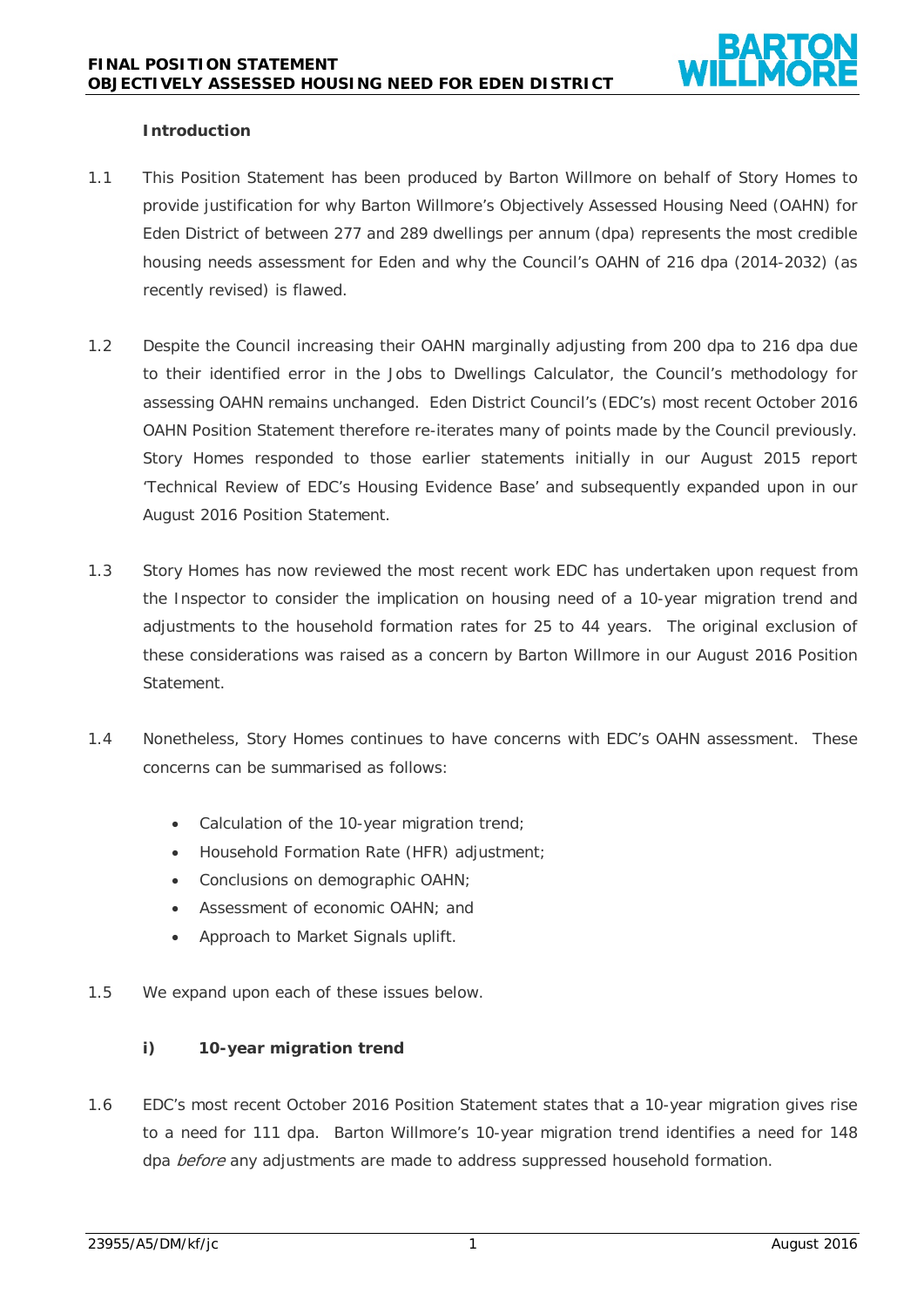- 1.7 The difference between the two assessments is because of two factors:
	- The time-period from which the 10-year migration trend is drawn; and
	- Whether the 10-year migration trend has been projected using a fixed count of migrants or the rates based approach.
- 1.8 Barton Willmore's 10-year migration trend is drawn from the period 2004-2014 and is projected using the rates based approach.
- 1.9 The rates based approach applies an average of migration rates by five-year age group and gender. The benefit of the rates based approach is that it enables a migrant profile that is specific to Eden District to be taken into account, which therefore reflects the outmigration of younger people and in migration of older people, an acknowledged characteristic of Eden. Furthermore, the rates are applied to the projected demographic profile of Eden and therefore reflects the changing age structure rather than applying a constant, fixed count of migrants across the board.
- 1.10 The rates based approach is the method which ONS apply when producing the SNPP and therefore Barton Willmore consider this to be a robust approach.
- 1.11 It is not entirely clear which approach EDC's 10-year migration trend has applied, but paragraph 2.6 of the Council's October 2016 Position Statement states 'projects from then onwards based on average migration for the 10-years 2006-2015'. Barton Willmore therefore believe EDC's 10-year migration trend is very likely to have been based on a fixed count of migrants, which is considered a less robust approach, as it does not take into account the age profile of migrants to EDC or changing demographic profile over time. Given Barton Willmore's 10-year migration trend does address these factors, it is considered Barton Willmore's 10-year migration trend is more robust.

# **ii) HFR adjustment**

1.12 EDC acknowledge in their October 2016 Position Statement that adjusting HFRs was beyond the Council's ability and would require additional bespoke modelling work.<sup>[1](#page-1-0)</sup> It is unclear why EDC did not request Cumbria County Council (CCC) to model the impact of adjusting HFRs in a similar vein to how EDC asked CCC to model the impact of a 10-year migration trend? It appears that the Council has selectively chosen the factors which it wishes to scrutinise in greater detail. In the absence of undertaking any work themselves on this issue, EDC have

<span id="page-1-0"></span> <sup>1</sup> Paragraph 2.10, EDC Objectively Assessed Housing Need – Position Statement, October 2016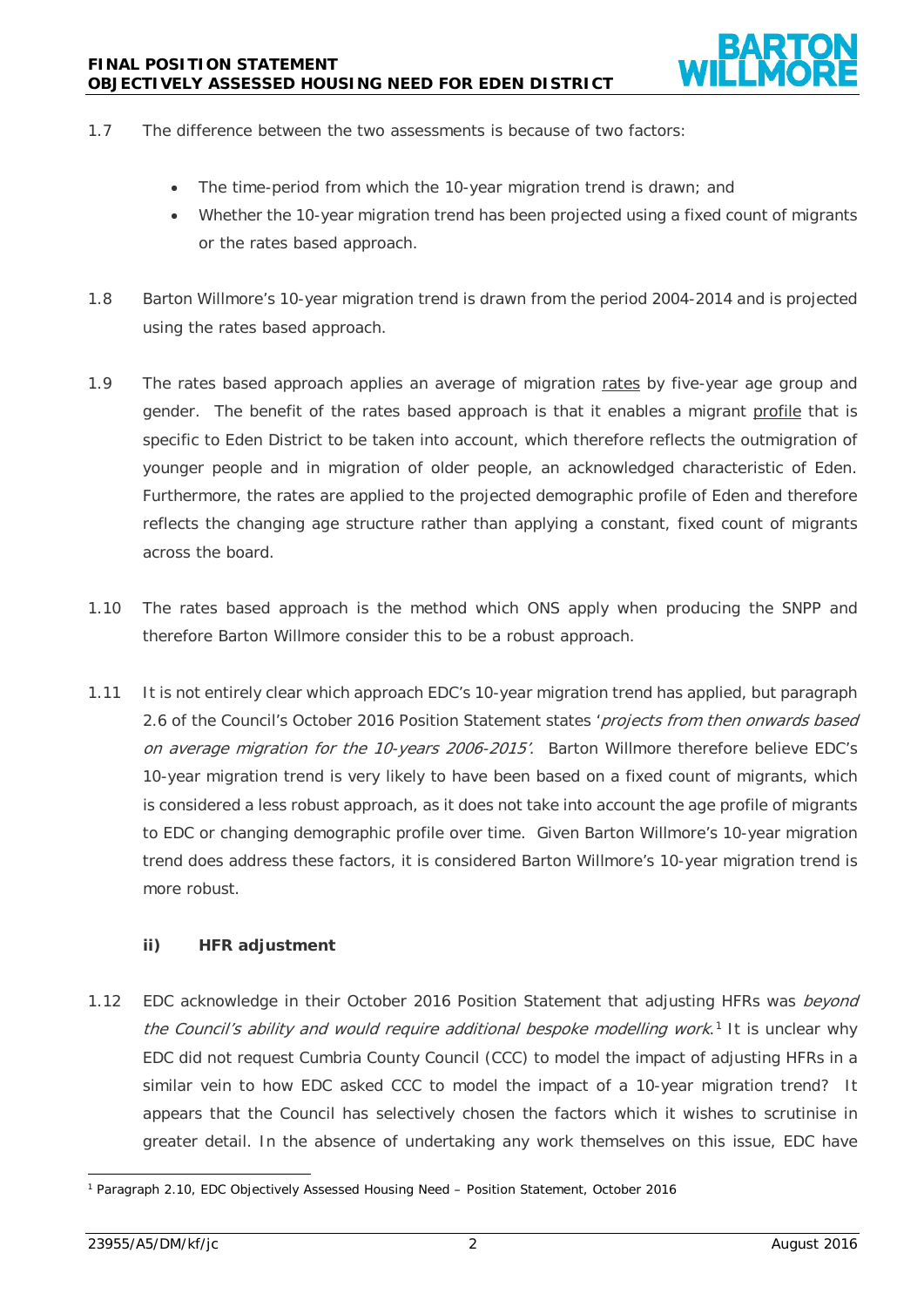turned to the modelling work undertaken by Barton Willmore and presented in our August 2016 Position Statement.

- 1.13 Barton Willmore has sensitivity tested the implications of three different approaches to adjusting HFRs for people aged between 25-44 years. Our analysis was based on the DCLG 2012-based HFRs and resulted in an uplift of up to an additional 9 dpa (2014-2032) from the 2012-based starting point.
- 1.14 EDC have taken Barton Willmore's uplift of 9 dpa at face value and have applied this to EDC's 10-year migration trend to present demographic OAHN of 120 dpa. Barton Willmore have two concerns with EDC's approach:
	- Barton Willmore's uplift of 9 dpa was to the 2012-based Starting Point. A different demographic projection (with a different age and gender profile) will result in a different HFR uplift given that HFRs are applied by age and gender. Therefore it cannot be assumed that applied to the more recent DCLG 2014-based Starting Point the uplift will remain at 9 dpa as EDC have assumed<sup>2</sup>; and
	- Barton Willmore's August 2016 Position Statement (Figure 1.1) provided a comparison of the DCLG 2012 and 2014-based HFRs which identified the 2014-based HFRs project similar household formation for 25-34 year olds but lower household formation for 35- 44 years than the previous 2012-based HFRs. EDC therefore wrongly state in their October 2016 Position Statement<sup>[3](#page-2-1)</sup> that applying a similar uplift (referring to Barton Willmore's uplift) would result in a similar (although slightly lower) uplift. This is not correct. Given the 2014-based HFRs project lower household formation for 35-44 year olds, the impact of the HFR adjustment would be greater.
- 1.15 Therefore whilst Barton Willmore welcome EDC's consideration of a HFR adjustment, the adjustment applied by EDC has not been considered correctly alongside the other adjustments EDC have made (for example, adopting a 10-year migration trend). EDC have taken Barton Willmore's HFR uplift and applied this as a set increase rather than taking account of the changing age and gender profile a different demographic projection may have on household formation.

<span id="page-2-0"></span> <sup>2</sup> Paragraph 2.12, EDC Objectively Assessed Housing Need – Position Statement, October 2016

<span id="page-2-1"></span><sup>3</sup> Paragraph 2.12, EDC Objectively Assessed Housing Need – Position Statement, October 2016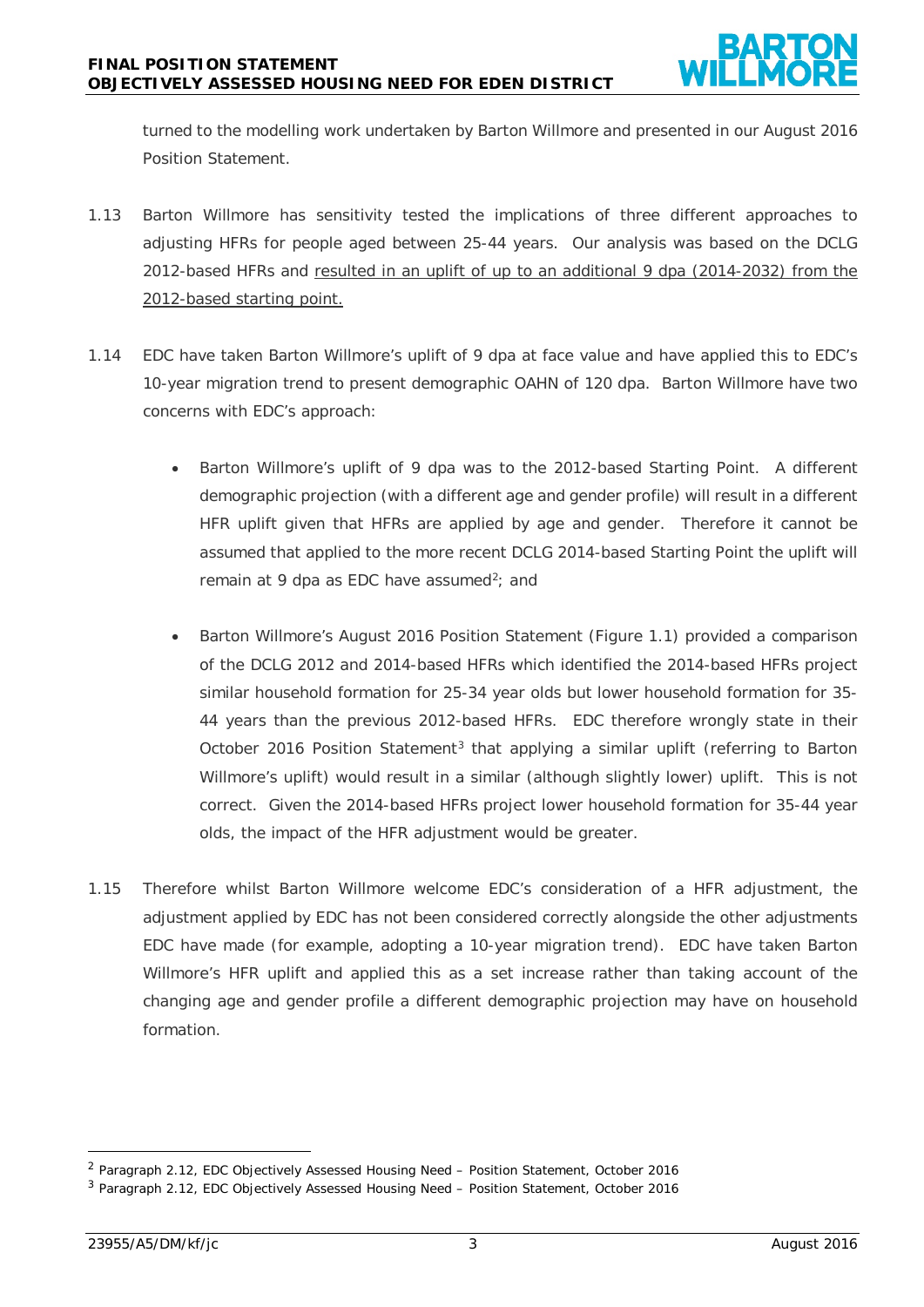

### **iii) Conclusions on demographic OAHN**

- 1.16 Barton Willmore present demographic OAHN of between 148 and 157 dpa (2014-2032) based upon the results of a 10-year migration trend, using the rates based approach, with adjusted 2012-based HFRs applied to address suppressed household formation for 25-44 year olds. EDC present demographic OAHN of 120 dpa (2014-2032) also based on a 10-year migration trend (but believed by Barton Willmore to be based on a fixed-counts approach), with a HFR adjustment to address suppressed household formation for 25-44 years.
- 1.17 Both parties therefore present demographic OAHN that is above the latest DCLG 2014-based Starting Point of 88 dpa (2014-2032). However, Barton Willmore do not consider EDC's methodology, and therefore final assessment of demographic OAHN, to be fully reflective of local circumstances and therefore it cannot provide a sound demographic assessment. To make it sound, the Council would need to revise its assessment to address the points we have raised regarding the 10-year migration trend and HFRs.
- 1.18 In conclusion therefore, Barton Willmore consider EDC's current demographic OAHN to provide an underestimation of demographic housing need in Eden District. It is therefore considered that Barton Willmore's demographic OAHN of between 148 and 157 dpa (2014-2032) should be preferred.
- 1.19 Nonetheless, despite Barton Willmore's criticisms of EDC's approach to establishing demographic OAHN, both parties agree that their demographic OAHN will not support economic growth in Eden District and therefore an uplift to demographic OAHN is required.

# **iv) Assessment of Economic OAHN**

1.20 EDC's October 2016 Position Statement identifies a job driven housing need for the district of between 212 and 219 dpa and takes a mid-point of this range.<sup>4</sup> 216 dpa (2014-2032) is therefore presented by EDC as economic OAHN to support growth of an additional 135 jobs per annum in the district. Barton Willmore present economic OAHN of between 277 and 289 dpa to also support growth of 135 additional jobs per annum in Eden district over the period 2014-2032.

<span id="page-3-0"></span> <sup>4</sup> Paragraph 3.5, EDC Objectively Assessed Housing Need – Position Statement, October 2016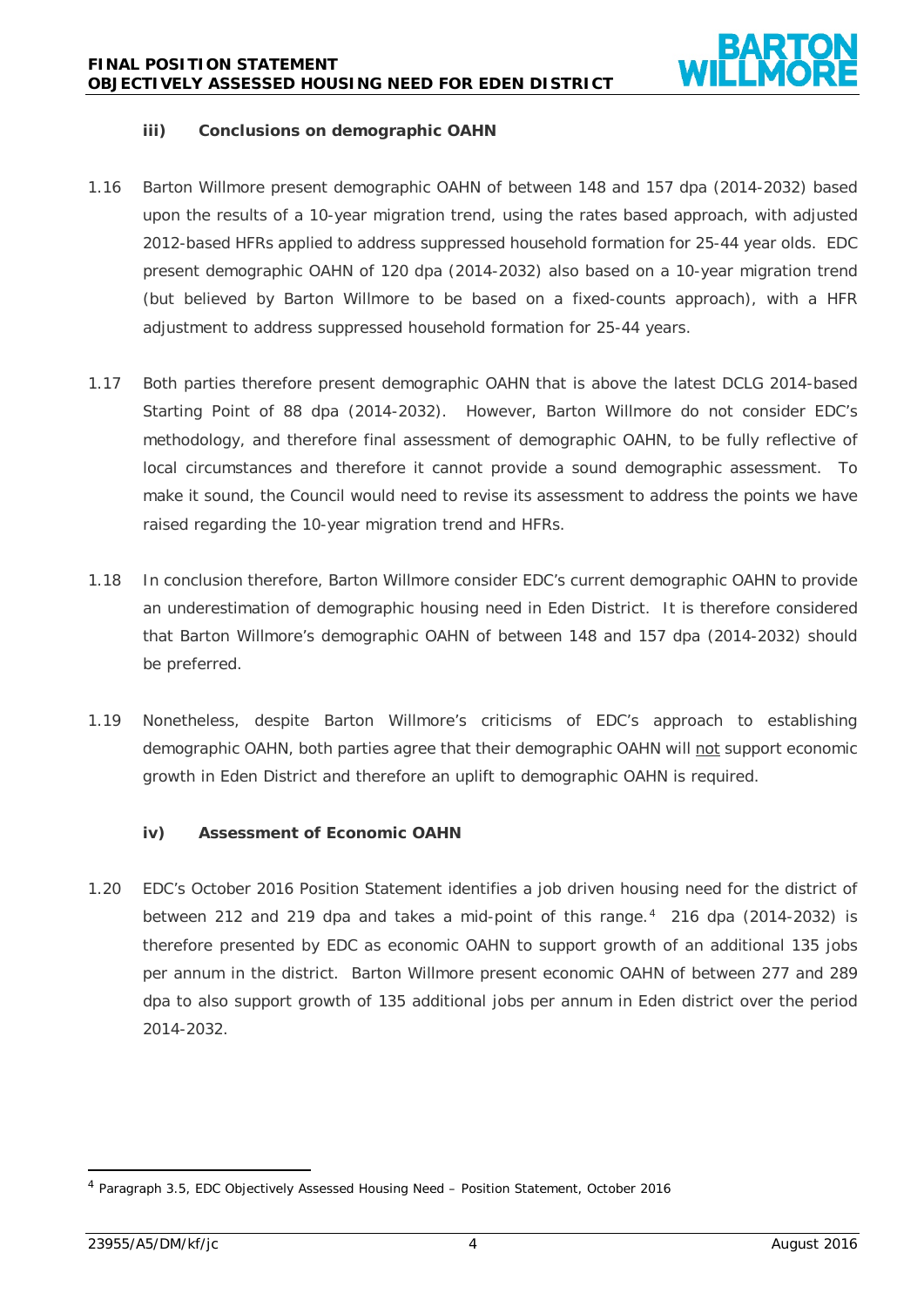#### **FINAL POSITION STATEMENT OBJECTIVELY ASSESSED HOUSING NEED FOR EDEN DISTRICT**



- 1.21 The difference in identified economic OAHN to support the same level of job growth, is due to the different methodologies applied by both parties. EDC's assessment utilises the Job to Dwellings Calculator – a model developed in-house by EDC. Barton Willmore's assessment utilises the POPGROUP and Derived Forecast (DF) forecasting model – a model owned by the Local Government Association (LGA) and used by over 90 users including academic, public and private sector and which supports several Local Plan examinations. Cumbria County Council are users of the POPGROUP and DF model and undertook economic-led modelling using POPGROUP for the recently adopted Carlisle Local Plan. It has also been used to underpin other Local Plan evidence based studies across the Region and North West.
- 1.22 Barton Willmore has several concerns with EDC's approach to calculating economic OAHN as follows:
	- The Jobs to Dwelling Calculator works on basic conversion ratios. This simplistic approach does not take account of age/ gender specific variables and how they are projected to change over the plan period;
	- Specifically, the future additional workforce is simply calculated by applying a labour force ratio derived from 2011 Census and Experian data, to the projected number of new jobs. No account is given to the economic activity of Eden residents and how this is projected to change over time with the changing demographic profile. Common practice is to apply economic activity rates by age and gender to the demographic projection;
	- No account is taken of unemployment and how this might change over time. EDC state in Paragraph 8.8 of their October 2016 Position Statement that at 2.2% Eden has one of the lowest unemployment rates in the Country and 'therefore applying an unemployment rate to the jobs led calculations would not significantly alter the outcome of the assessment'. Barton Willmore disagree with EDC's statement. Any level of unemployment will affect the assessment of housing need (increase the level of need) and should therefore be considered no matter how large or small;
	- Furthermore, the calculation of housing need within the economic assessment is again based on a simple conversion ratio of applying an average household size of 2.28 people per household (based on 2011 Census data) to the projected population growth. It is not considered appropriate to fix the average household size over the whole projection period because DCLG projections project average household size to decline in future years. In addition, this approach does not take account of the tendency of different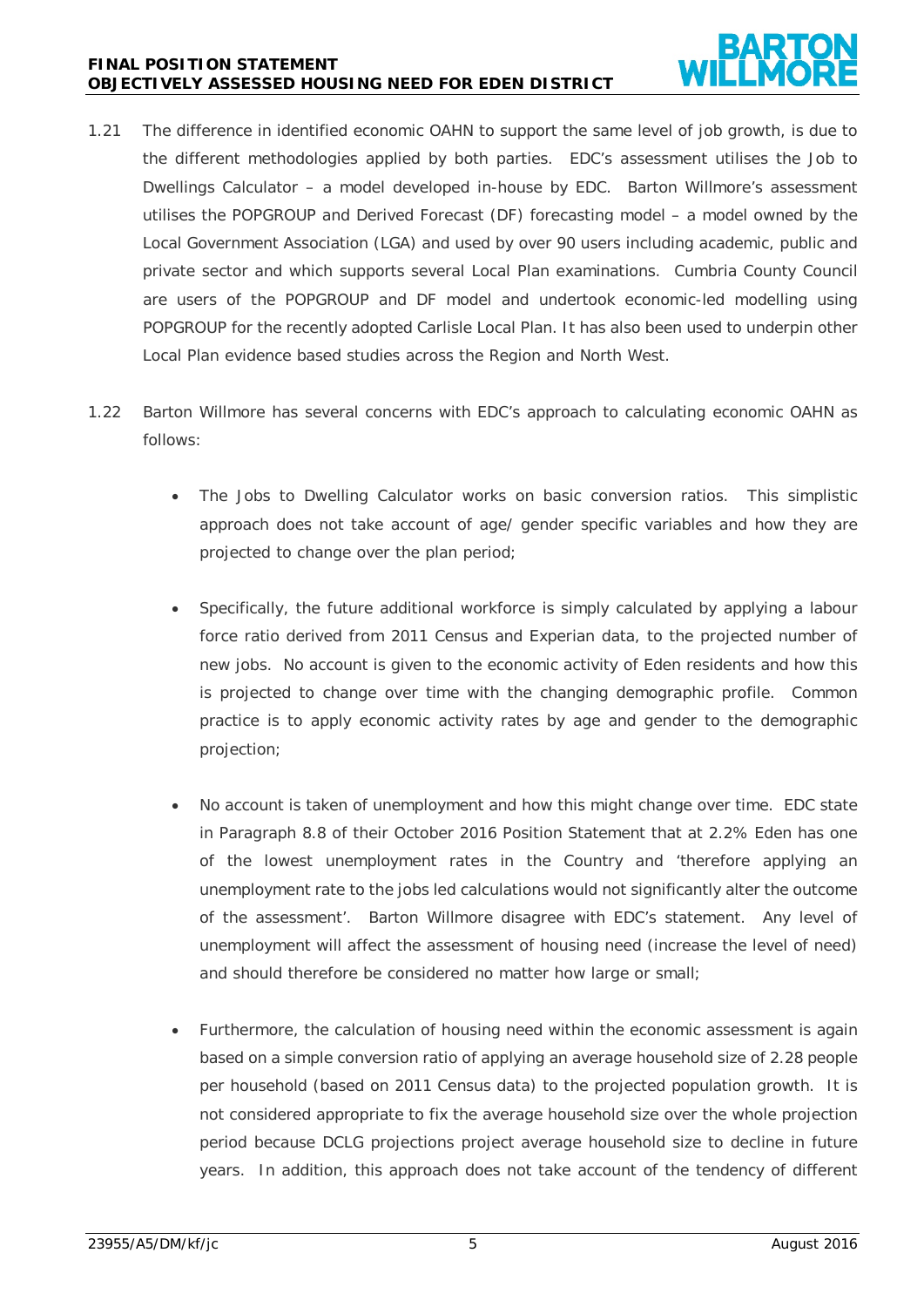age groups to form households. Common practice is to calculate housing need based on the application of HFRs by age and gender.

- 1.23 For the above reasons, EDC's approach is considered to underplay the level of housing needed to support economic growth in the District.
- 1.24 Barton Willmore's assessment of economic housing need for Eden District fully considers all the issues identified above. In addition, by using the POPGROUP and DF forecasting model, it ensures consistency in approach between the demographic and economic assessment of housing need.
- 1.25 EDC's criticism of using POPGROUP for establishing economic housing need is largely in respect of its perspectives of 'circularity' and the treatment of in-migrants.
- 1.26 In respect of 'circularity' the Council's criticism relates to the use of an Experian job projection which is constrained (e.g. 'capped') by their estimate of 1) the nationally available labour force, itself derived published National Population Projections (2012-based in this instance), 2) their own national Economic Activity Rate projection, 3) their own estimate of changes in the national unemployment rate. Regional projections then sum to the national projection, and local (district level) projections sum to the regional projections.
- 1.27 Local (district level) job growth is constrained (capped) by Experian's estimate of the locally available labour force, itself arrived at by, 1) flexing economic activity rates over time, 2) flexing the commuting ratio over time, 3) flexing the unemployment rate over time. Local projections are controlled to the extent that district projections must sum to the regional projection (as regional must sum to national). The key point to note is that Experian fixes population at all levels (local, regional, national), therefore they cannot flex population (whereas it does flex economic activity, commuting and unemployment) in order to arrive at a labour force estimate.
- 1.28 Economic activity rates are key to the 'circularity' argument. The suggestion is that applying a different set of economic activity assumptions to those used to produce the Experian projection will result in a different local, regional and national projection. This would only be the case if we are unable to vary (flex) population growth; bearing in mind that varying population growth is a routine part of assessing housing need in line with the published guidance. Adjusting population and activity rates together means that Experian's local, regional and national labour force and job growth projections can be sustained and are not eroded.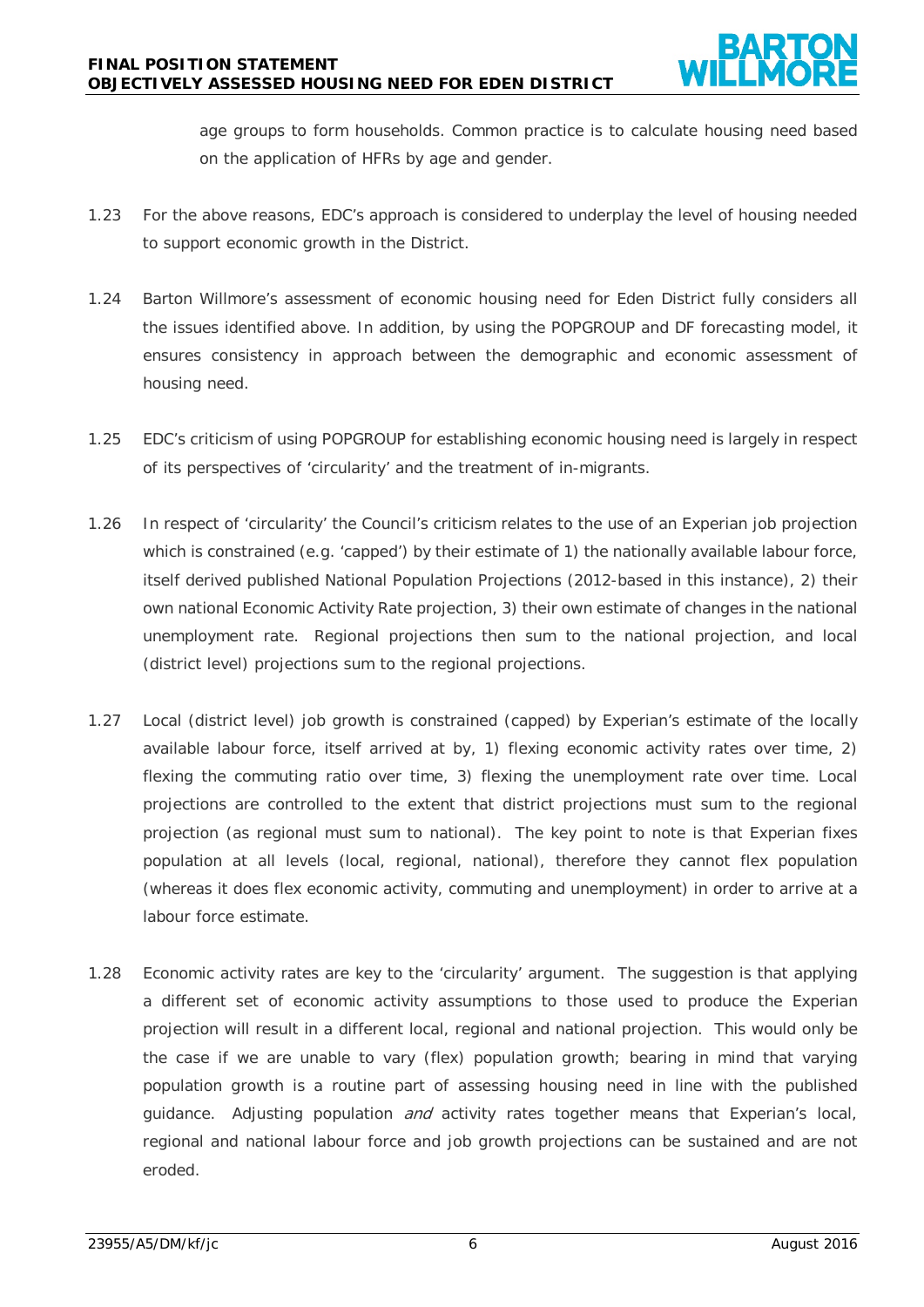#### **FINAL POSITION STATEMENT OBJECTIVELY ASSESSED HOUSING NEED FOR EDEN DISTRICT**

- 1.29 Furthermore, Experian do not provide economic activity rates at the local authority level. Therefore it is entirely appropriate when modelling housing need at a local authority level to consider an alternative set of economic activity rate projections as Barton Willmore have done. Barton Willmore use economic activity rates by 5-year age group and gender for Eden District from the 2011 Census and project them forward following the trajectory from the Office for Budget Responsibility (OBS) November 2015 national participation rate projections. This is the best independent source of economic activity rates available.
- 1.30 EDC's criticism of using the POPGROUP model for establishing economic OAHN on the basis of the 'circularity' argument is considered unjust, especially given that their own Dwelling to Job Calculator also applies a different set of assumptions regarding economic activity (through the labour force ratio) to those used by Experian.
- 1.31 In respect of the treatment of in-migrants, the September 2015 SHMA stated:

**"As a consequence of an ageing population the model is bringing in extra people to fill the new jobs based on the age profile of inmigrants. As working in-migrants tend to be younger adults and have the greatest fertility rates, the model then starts adding in extra people in the years following the new jobs as the people who migrate in then have children. In addition, because the populationled scenarios project a dip in working age adults, the model has to bring in more migrants than just those needed to fill the new jobs because the model also has to fill the existing jobs in the area; to make up for the drop in local working age people. It is this selfreinforcing trend that drives the higher housing numbers'. [5](#page-6-0)**

- 1.32 This does accurately reflect the broad approach of the POPGROUP forecasting model and also what is actually happening in Eden District. The POPGROUP model adjusts in and out migration to balance the relationship between population size and jobs growth, taking into account economic activity, unemployment and commuting patterns. All of the data used within the POPGROUP forecasting model is specific to Eden District. Eden District currently imports labour to meet job demand and Barton Willmore's modelling applies the same commuting ratio across the entire plan period (to assume a change would be considered a policy change because it would affect neighbouring authorities assessments from which labour is drawn, which is against PPG requirements). Therefore Barton Willmore's analysis is not inflating housing need by providing housing for people who live outside of the district but work in Eden District.
- 1.33 Nonetheless, Eden District does have an ageing resident population and economic growth cannot be supported unless there is further migration of working age people to Eden District.

<span id="page-6-0"></span> <sup>5</sup> Paragraph 4.105, Page 55, Taking Stock, A Strategic Housing Market Assessment Parts 1-4 Objectively Assessed Need and the Local Plan Housing Target, Report for Publication: September 2015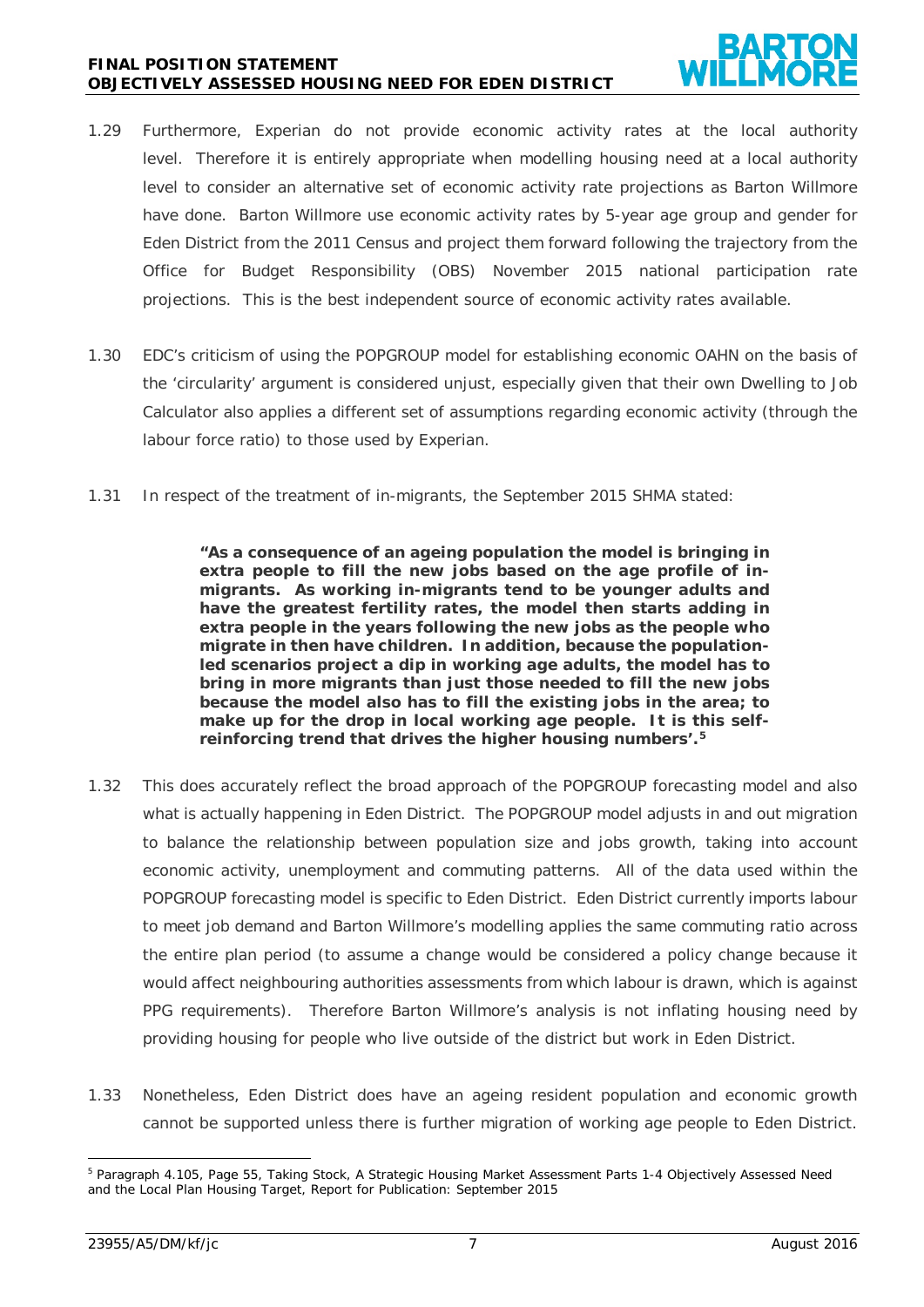The reality is that working age people moving to Eden District will bring families with them, or begin having families. There is no escaping this social process and therefore it is essential that EDC plan appropriately for housing need.

- 1.34 Barton Willmore note the issue raised by the Inspector that our modelling appears to assume that one additional dwelling is required to support each additional job. Technically this is not the case and that assumption has not been made. The results are the direct outcome of the modelling process and are related to the age-sex structure of Eden's population, migrant profile, economically active residents and household formation structures. It just so happens that the two figures are coincidental.
- 1.35 To help further illustrate how Barton Willmore does not simply apply a 1:1 ratio of dwellings to jobs, we have calculated dwelling to job ratios using the outputs from the various scenarios we have run. The results are summarised in Table 1 (below).

|                            | Jobs   |        | Dwellings* |        | Dwelling to Job ratio |      |
|----------------------------|--------|--------|------------|--------|-----------------------|------|
|                            | 2014   | 2032   | 2014       | 2032   | 2014                  | 2032 |
| 135 jobs per<br>annum      | 29,228 | 31,658 | 25,754     | 30,756 | 0.88                  | 0.97 |
| 66 jobs per<br>annum       | 29,228 | 30,416 | 25,754     | 29,228 | 0.88                  | 0.98 |
| 10-year<br>migration trend | 29,228 | 28,416 | 25,754     | 28,554 | 0.88                  | 1.00 |

Table 1: Dwelling to job ratios for Eden District

\* Based on the application of 2012-based HFRs unadjusted

- 1.36 In 2014 (the base year), the dwelling to job ratio is the same for all scenarios, at 0.88. As we move towards the horizon year of the forecast – 2032, the ratio increases. Part of the demand for housing will come from the natural increase of the population, as the resident population ages, yet this does not increase demand for additional jobs.
- 1.37 The effect of this varies at 2032 depending on the scenario. As is shown in Table 1, the jobled scenarios produce lower dwelling to job ratios as the number of jobs increases. This may at first seem counter-intuitive but what is happening is that the dwellings become more 'efficient' in delivering labour to fill the jobs. The job-led scenarios require a higher level of housing, which in turn lead to higher levels of in-migration. The in-migrants are likely to be younger families with relatively high levels of economic activity.
- 1.38 Barton Willmore has not updated its economic assessment of housing need for Eden District to take account of the 2014-based HFRs. This was not deemed necessary given the similarity of the 2014-based HFRs to the 2012-based HFRs already used in the assessment. Our August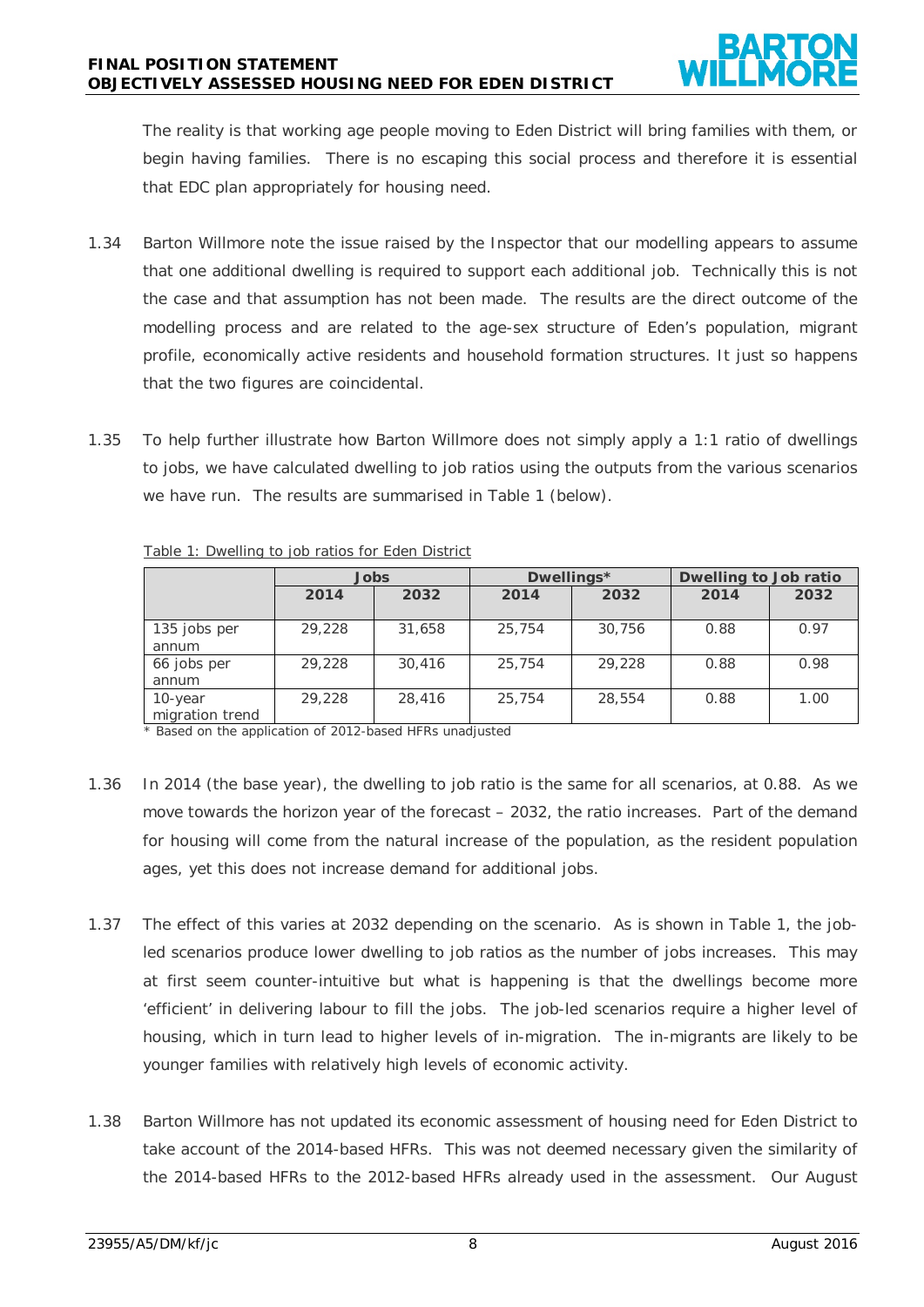2016 Position Statement discussed this issue in more detail. Given the job number remains unchanged (+135 jobs per annum) the application of similar HFRs will generate the same level of housing need and therefore Barton Willmore's economic OAHN of between 277 and 289 dpa remains sound even in light of the more recent 2014-based HFRs.

# **v) Market Signals Uplift**

- 1.39 We acknowledge EDC's further consideration of the need for a market signals uplift. There is currently no set guidance for applying a market signals uplift hence the Local Plans Expert Groups (LPEG) providing a recommendation to the Communities Secretary and to the Minister for Housing and Planning. EDC's consideration of the LPEG proposal is therefore welcomed.
- 1.40 However, EDC incorrectly state that DCLG data (as referred to by LPEG) is not available and for this reason undertake their own assessment of affordability using CACI data. EDC identify that 'for Eden the house price ratio is above 5.3 but less than 7.0, the RAR is above 30% based on the average of all properties'.<sup>[6](#page-8-0)</sup> EDC therefore conclude Eden does not fit exactly into the LPEG categories for adjustment and therefore proposes a 15% uplift which is half way between two of the LPEG categories.
- 1.41 DCLG Live Table 577 provides affordability ratios based on median house prices and median earnings for all local authorities in England. LPEG requires an average over the most recent three years to be taken. On this basis, Eden District's affordability ratio is 7.1 (based on average from 2013-2015) which according to the LPEG categories requires an uplift of 20% to address market signals.
- 1.42 LPEG requires the markets signals uplift to be applied to the demographic OAHN (once adjustments for migration trends and household formation have been applied). Applied to EDC's demographic OAHN this results in a need for 144 dpa (120 dpa + 20%). Applied to Barton Willmore's demographic OAHN this results in a need for between 178 and 188 dpa (148- 157 dpa + 20%).
- 1.43 On this basis, both parties demographic OAHN even with a 20% uplift for market signals falls short of the level of housing needed to support economic growth in Eden District. Therefore in Eden District, no adjustment for market signals is required **providing the correct economic OAHN is adopted**. If the economic led approach is rejected by the Inspector, then

<span id="page-8-0"></span> <sup>6</sup> Paragraph 4.9, EDC Objectively Assessed Housing Need – Position Statement, October 2016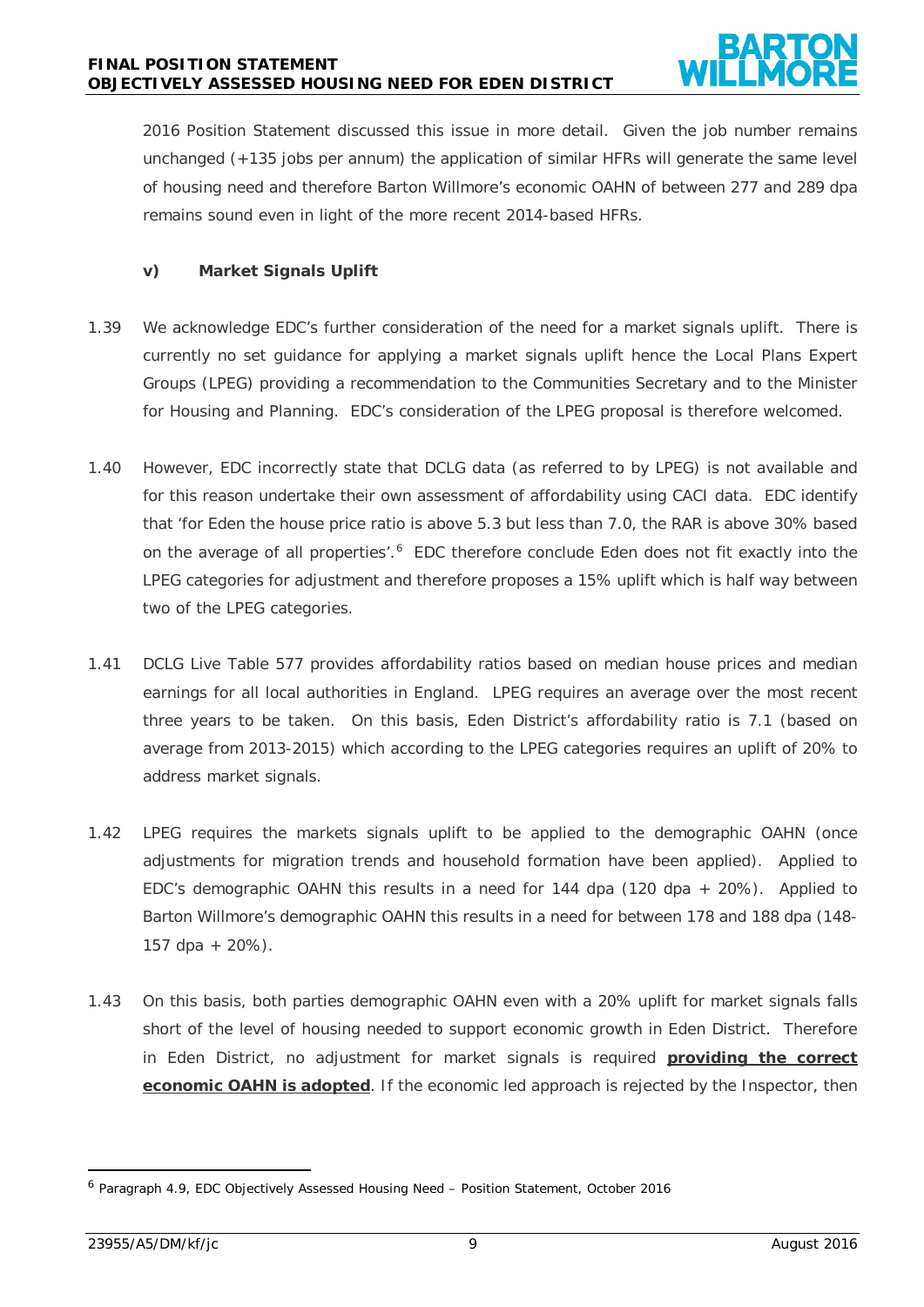the need for a market signals uplift will not have been factored into the overall OAN and this must be achieved via a separate assessment by the Council.

#### **Conclusion**

- 1.44 In conclusion, therefore, whilst Barton Willmore acknowledge EDC have increased their economic OAHN from 200 dpa to 216 dpa (2014-2032) this represents an underestimate of economic housing need in the District.
- 1.45 Furthermore, whilst Barton Willmore acknowledge EDC have made some minor adjustments to their methodology following various requests from the Inspector (for example, taking account of a 10-year migration trend, applying a HFR adjustment and the removal of the net commuter variable) it is felt that such changes have been made in a piecemeal fashion without fully understanding how such changes affect the entire assessment.
- 1.46 In particular, we refer to the inconsistency between the calculation of housing need within the demographic assessment compared to the economic assessment. EDC's demographic assessment has utilised the POPGROUP forecasting model under commission from CCC and therefore has applied HFRs by age and gender and subsequently made a HFR adjustment (although rather simplistically). In contrast, the economic assessment does not apply HFRs and therefore assesses housing need by simply applying an assumption about average household size from the 2011 Census – which is outdated and does not reflect changes to the projected age and gender profile of Eden District, or changes to household structures.
- 1.47 Barton Willmore question EDC's reliance on the POPGROUP model for establishing demographic OAHN but its dismissal of POPGROUP for the calculation of economic OAHN. This appears to be an illogical process and one that is purely because EDC does not like the higher level of need CCC identified using this approach (which was 307 dpa).
- 1.48 There are significant flaws in the methodology used by EDC which results in an under estimation of housing need for the District. EDC's criticisms of using the POPGROUP model for establishing economic OAHN are unsubstantiated and could equally be applied to the Jobs to Dwellings Calculator that EDC have used to establish OAHN of 216 dpa (2014-2032). However, given the additional weaknesses we have identified in this Statement with EDC's approach, we consider that our position is robust and better reflects the true economic OAHN for Eden District of between 277 and 289 dpa (2014-2032). We request that the Inspector requires EDC to get CCC to run the economic-led scenario through POPGROUP to confirm that our position is correct.